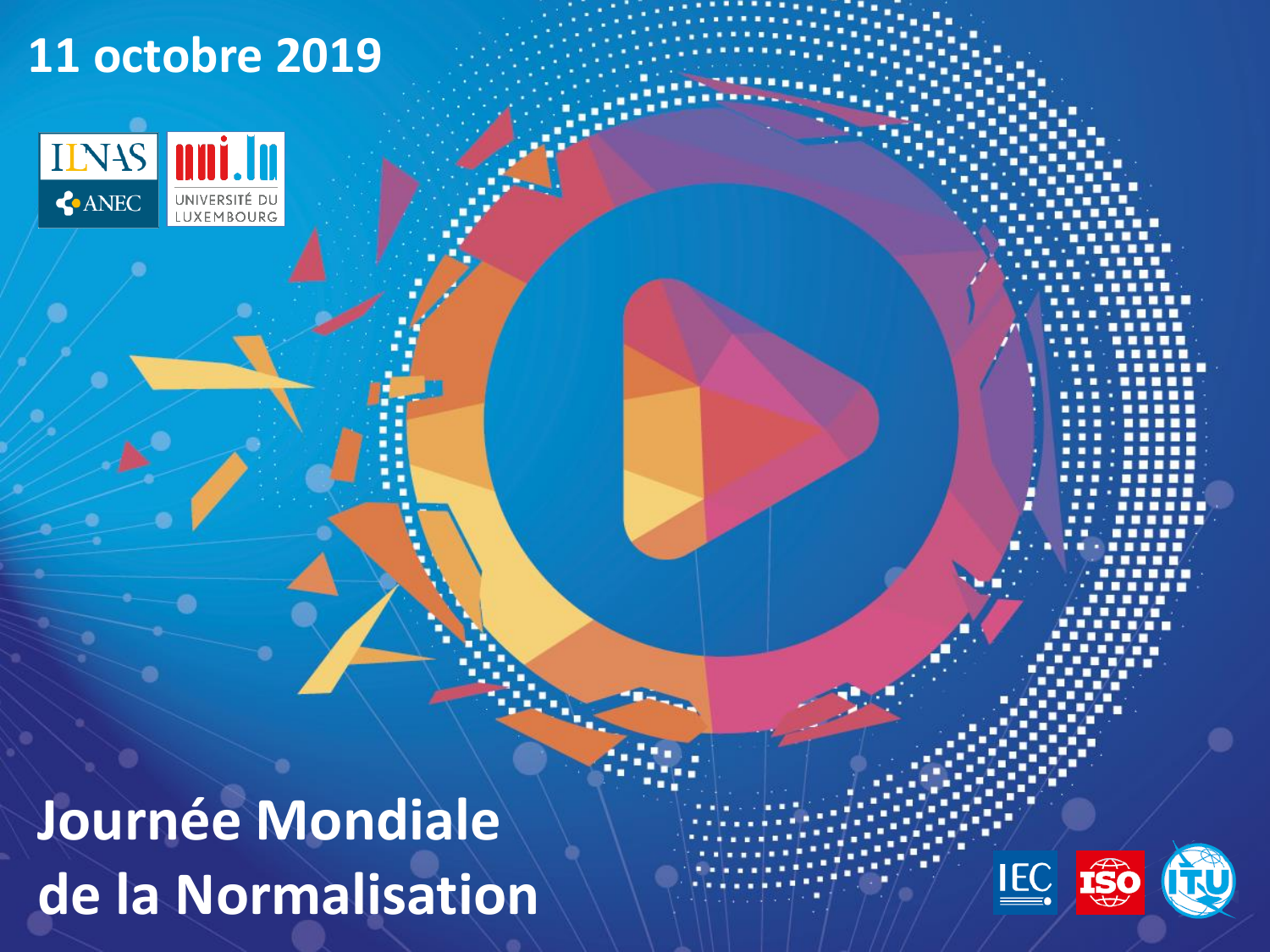| $13:30 - 13:55$ | <b>Accueil des participants</b>                                                                                     |
|-----------------|---------------------------------------------------------------------------------------------------------------------|
| $13:55 - 14:10$ | Mot de bienvenue (EN)                                                                                               |
|                 | Prof. Dr. Björn Ottersten - SnT, University of Luxembourg/<br>Prof. Dr. Serge Haan - FSTC, University of Luxembourg |
| $14:10 - 14:30$ | Finalisation de la stratégie normative 2010-2020 et perspectives                                                    |
|                 | 2020-2030 (FR)                                                                                                      |
|                 | Dr. Jean-Philippe Humbert - ILNAS                                                                                   |
| $14:30 - 14:40$ | Normalisation dans le domaine de la construction (FR)                                                               |
|                 | M. Micael Borges - OLN/ILNAS                                                                                        |
| $14:40 - 14:50$ | Normalisation dans le domaine spatial (FR)                                                                          |
|                 | M. Nicolas Domenjoud - OLN/ILNAS                                                                                    |
| $14:50 - 15:05$ | <b>Coffee Break</b>                                                                                                 |
| $15:05 - 15:15$ | Programme de recherche ILNAS/SnT et programme éducatif                                                              |
|                 | <b>ILNAS/FSTC à la normalisation (FR)</b>                                                                           |
|                 | Prof. Dr. Pascal Bouvry - Université du Luxembourg                                                                  |
| $15:15 - 15:50$ | Presentation of the technical reports "Smart ICT: Gap analysis                                                      |
|                 | between scientific research and technical standardization" (EN)                                                     |
|                 | Dr. Matthias Brust, Mr. Nader Samir Labib, Ms. Saharnaz E. Dilmaghani,                                              |
|                 | Mr. Chao Liu - University of Luxembourg                                                                             |
| $15:50 - 16:00$ | Remise du trophée "Délégué national en normalisation" (FR)                                                          |
|                 | Dr. Jean-Philippe Humbert - ILNAS                                                                                   |
| $16:00 - 18:00$ | <b>Cocktail</b>                                                                                                     |
|                 |                                                                                                                     |





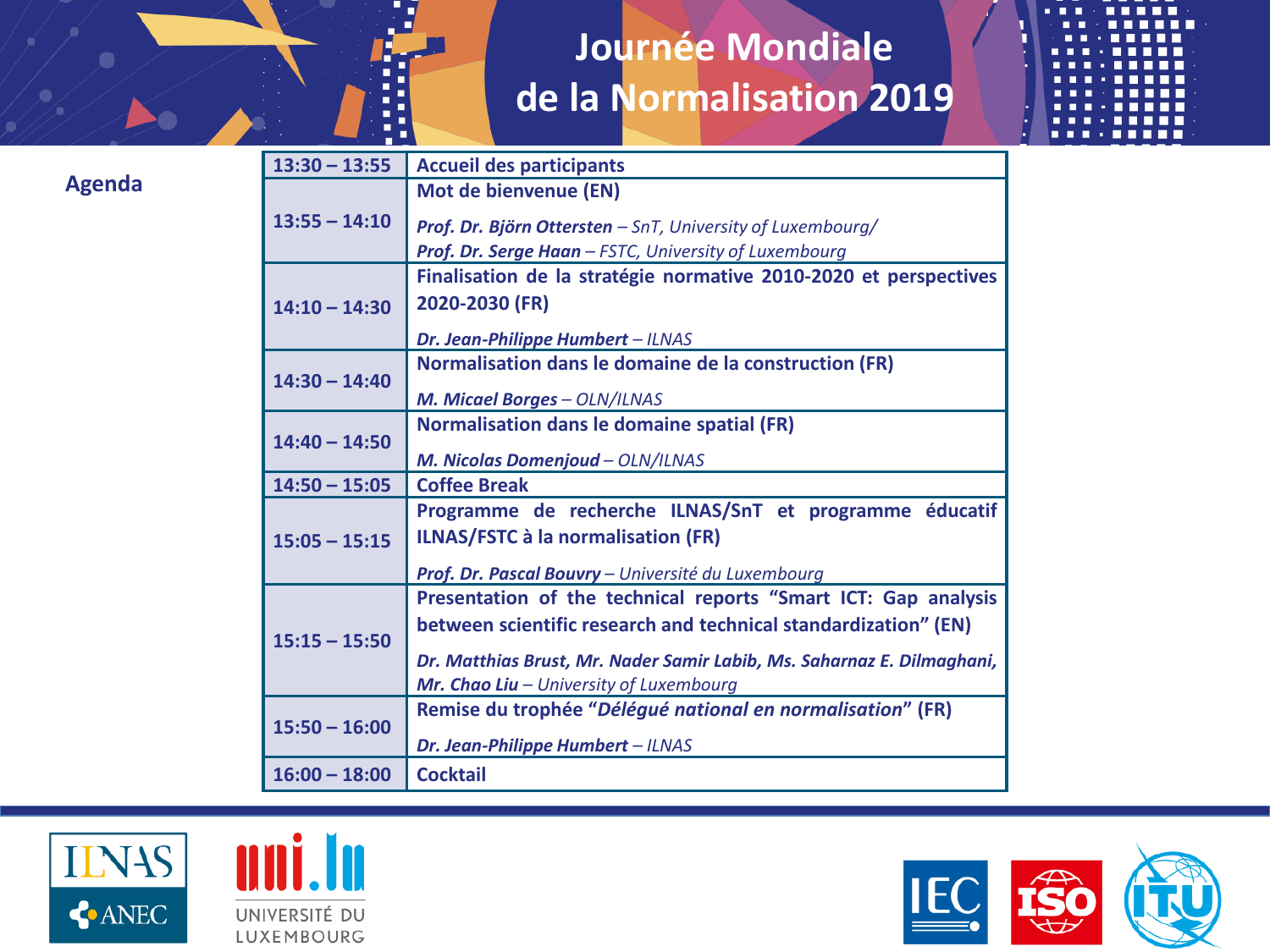



Deputy Director ILNAS

Dr. Jean-Philippe Humbert earned his PhD in Information and Communication Sciences, at Université Paul Verlaine of Metz, focused on information security and cybercriminality. Dr. Jean-Philippe Humbert is Vice-President of the Agence pour la Normalisation et l'Economie de la Connaissance (ANEC GIE) and Deputy Director of the Institut Luxembourgeois de la Normalisation, de l'Accréditation, de la Sécurité et qualité des produits et services (ILNAS) and, in this frame responsible of the national standardization strategy. Really involved into ICT Technical standardization and Education about standardization, since 2002, Dr. Jean-Philippe Humbert is also President of the National Mirror Committee ISO/IEC Joint Technical Committee 1 "Information **Dr. Jean-Philippe HUMBERT** Technology" and lecturer for the University of Luxembourg.



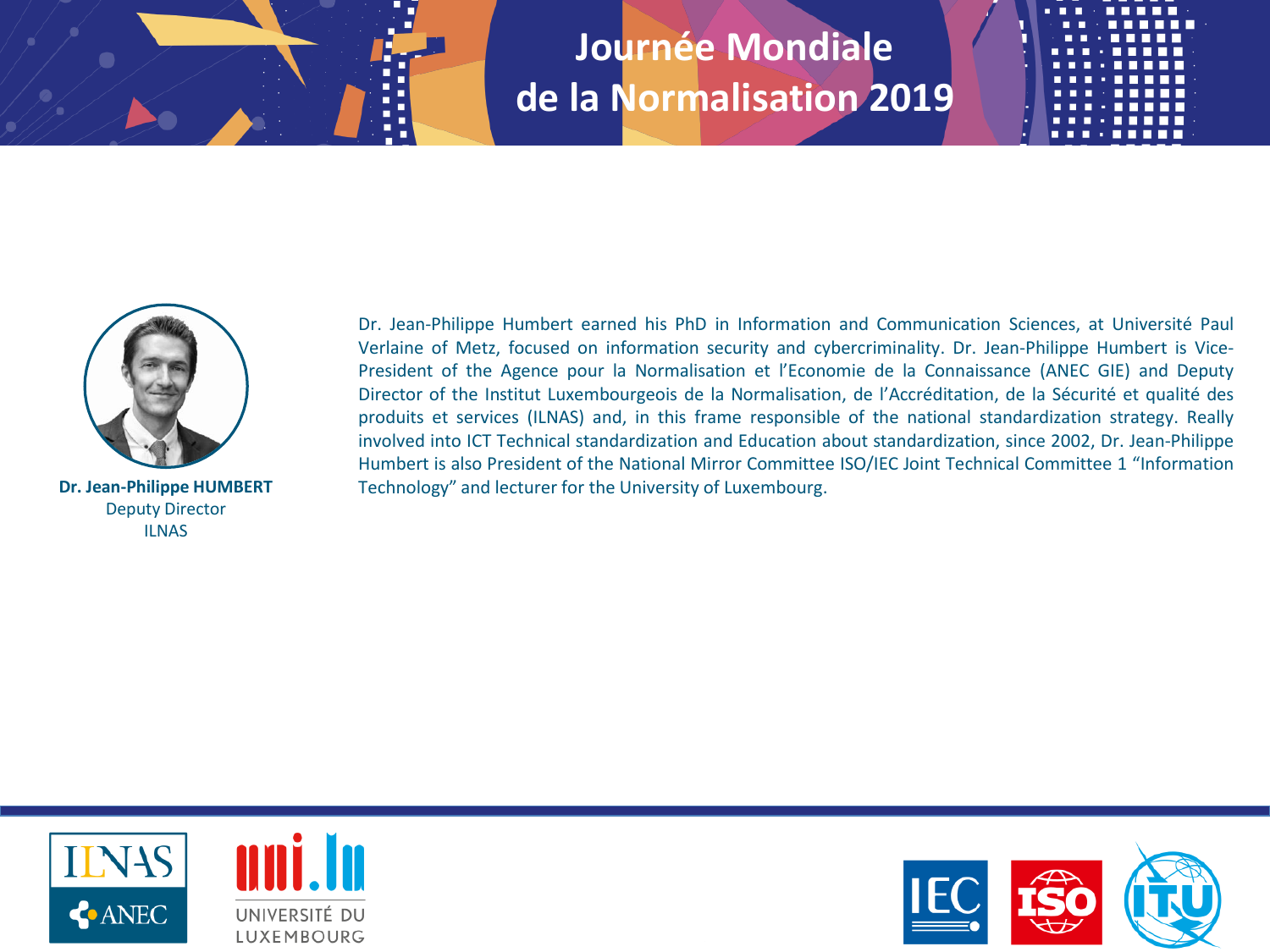

Micael Borges joined the standardization department of ILNAS in 2016 after having worked for almost 10 years for two important Luxembourgish financial institutions. He is currently responsible for several projects in line with the national standardization strategy, one of which concerning the national building sector. Micael holds a Master's Degree in Economics from the University of Paris and a Master's Degree in Political Science from Sciences Po Grenoble.

**Mr. Micael BORGES** Standardization Officer ILNAS – National Standards Body



**Mr. Nicolas DOMENJOUD** Responsible "ICT and Technical Standardization" ILNAS – National Standards Body Nicolas Domenjoud is Responsible "ICT and Technical Standardization" at the Institut Luxembourgeois de la Normalisation, de l'Accréditation, de la Sécurité et qualité des produits et services (ILNAS) - National Standards Body. He leads projects for the development of ICT technical standardization at the national level to support the competitiveness of stakeholders and is also involved in the development of Education about Standardization. Nicolas is actively participating in the ISO/IEC Joint Technical Committee 1 "Information Technology", as national standardization delegate and secretary of the National Mirror Committee.





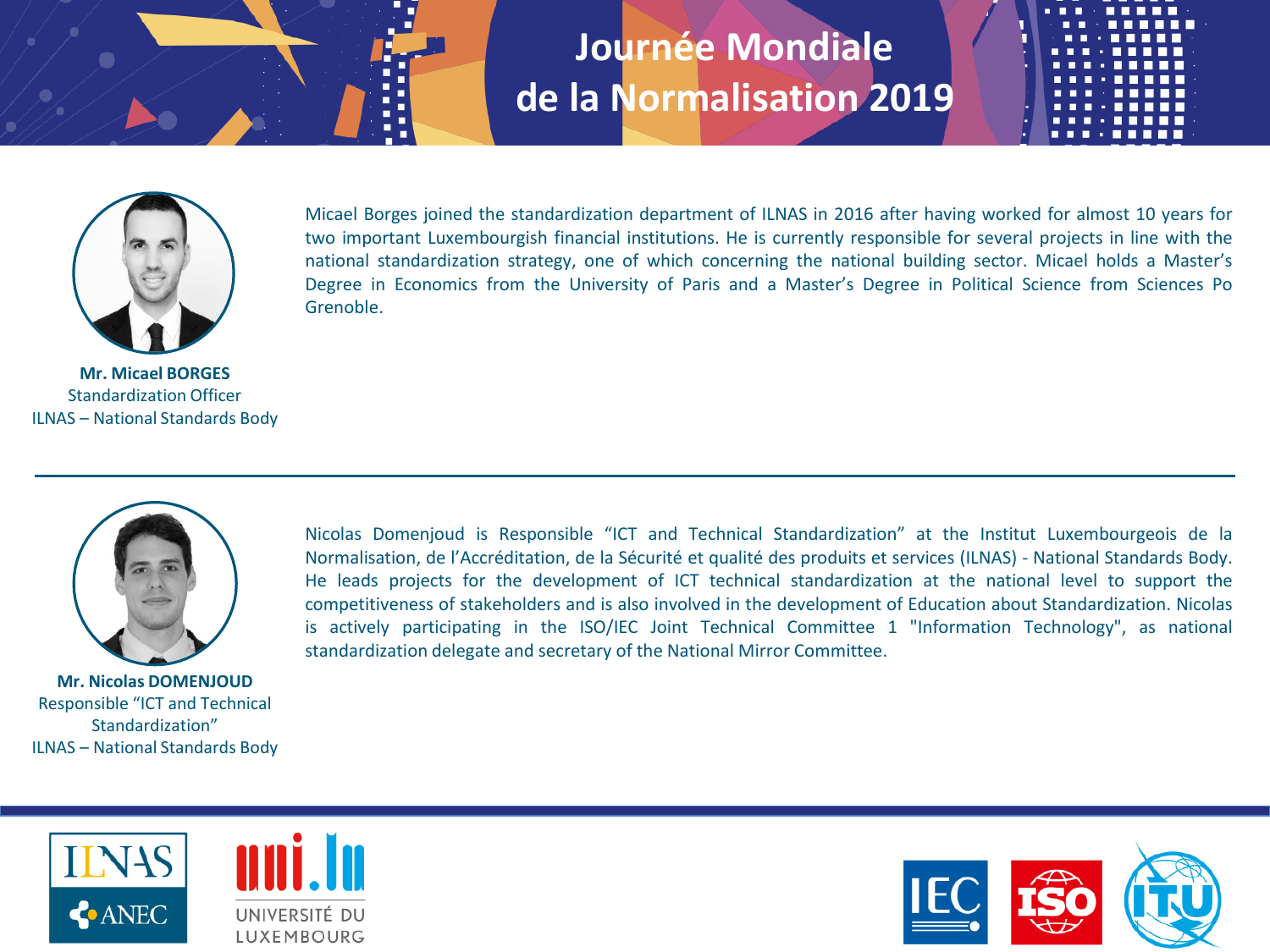

**Prof. Pascal BOUVRY** *Chargé de Mission auprès du Recteur* University of Luxembourg

Dr. Pascal Bouvry is full professor in the Computer Science Department (CSC) at Faculty of Science, Technology and Communications of the University of Luxembourg), and Principal Investigator at the Interdisciplinary Centre of Security, Reliability and Trust (SnT). Professor Bouvry is also "Chargé de Mission auprès du Recteur" in charge of the University High Performance Computing service, heading the PCOG (Parallel Computing and Optimization Group. Professor Bouvry is active in various scientific editorial boards, committees and technical workgroups such as IEEE Transactions on Sustainable Computing, IET Cyber-Physical Systems: Theory & Applications, Springer journal on Communications and Sustainable Computing, and Elsevier journal in Swarm and Evolutionary Computation to name a few.

Professor Bouvry is the Luxembourg national delegate for PRACE (Partnership for Advanced Computing in Europe). The mission of PRACE is to enable high-impact scientific discovery and engineering research and development across all disciplines to enhance European competitivenessfor the benefit of society.



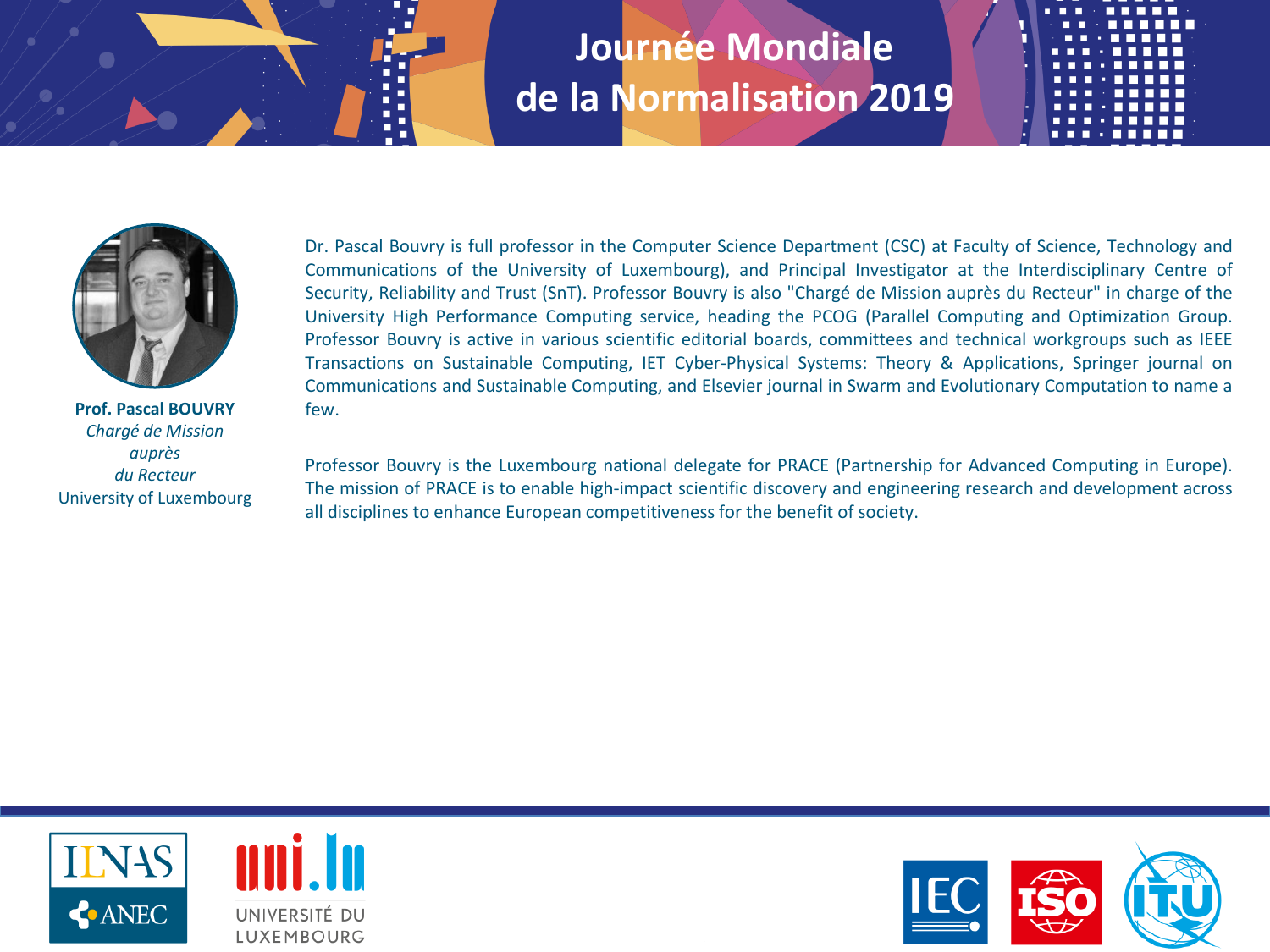

**Dr. Matthias BRUST** *Research Associate* University of Luxembourg Dr. Matthias BRUST his received M.Sc. in Computer Science in 2002 from the University of Trier, Germany. He earned his Ph.D. in Computer Science in the University of Luxembourg in 2007. From 2008 to 2011, he was Postdoctoral Fellow and Visiting Researcher in Computer Science in the University of Central Florida, USA and in the Technological Institute of Aeronautics of Brazil. From 2011 to 2012, he was Principal Investigator for the São Paulo Research Foundation – FAPESP for a project named "Project: SIM-RSC - Intelligent marketing systems based on complex social networks". From 2012 to 2015, Dr. Matthias BRUST worked as Research Assistant Professor at Louisiana Tech University (LATECH), USA, and as Research Fellow from 2015 to 2016 at the Singapore University of Technology and Design (SUTD).

Since 2016, Dr. Matthias BRUST is Research Associate in the Interdisciplinary Centre for Security, Reliability and Trust (SnT) of the University of Luxembourg.



**Mr. Nader SAMIR** *PhD Candidate at SnT* University of Luxembourg

In 2012, Mr. Nader Samir received his B.Sc. in Mechatronics Engineering from GUC; he then received the Erasmus Mundus grant for his graduate studies. In 2014, he received his first M.Sc. in Space Technology from Luleå University of Technology, Sweden and later received a M.Sc. in Space Techniques and Instrumentation from the University of Paul Sabatier, Toulouse France. During his graduate studies, Mr. Nader Samir worked on various international projects at some of the world's leading research institutes such as Airbus Defence and Space in France; the Swedish Institute of Space Physics (IRF) in Kiruna; the Research Institute of Astrophysics and Planetary Science (IRAP) in France, and the Deutsches Zentrum für Luft - und Raumfahrt (DLR) in Germany. Mr. Nader Samir joined SnT as a PhD candidate in October 2017 for the ILNAS-SnT project on technical standardisation and digital trust in smart ICT with core focus on IoT.

His current research interests include algorithms for localisation and tracking, collision avoidance, path planning optimisation and distributed decision making in multi-agent systems (UAV swarms). Mr. Nader Samir is also heavily involved in the tech-start-up business and particularly in their early formation and validation stages.





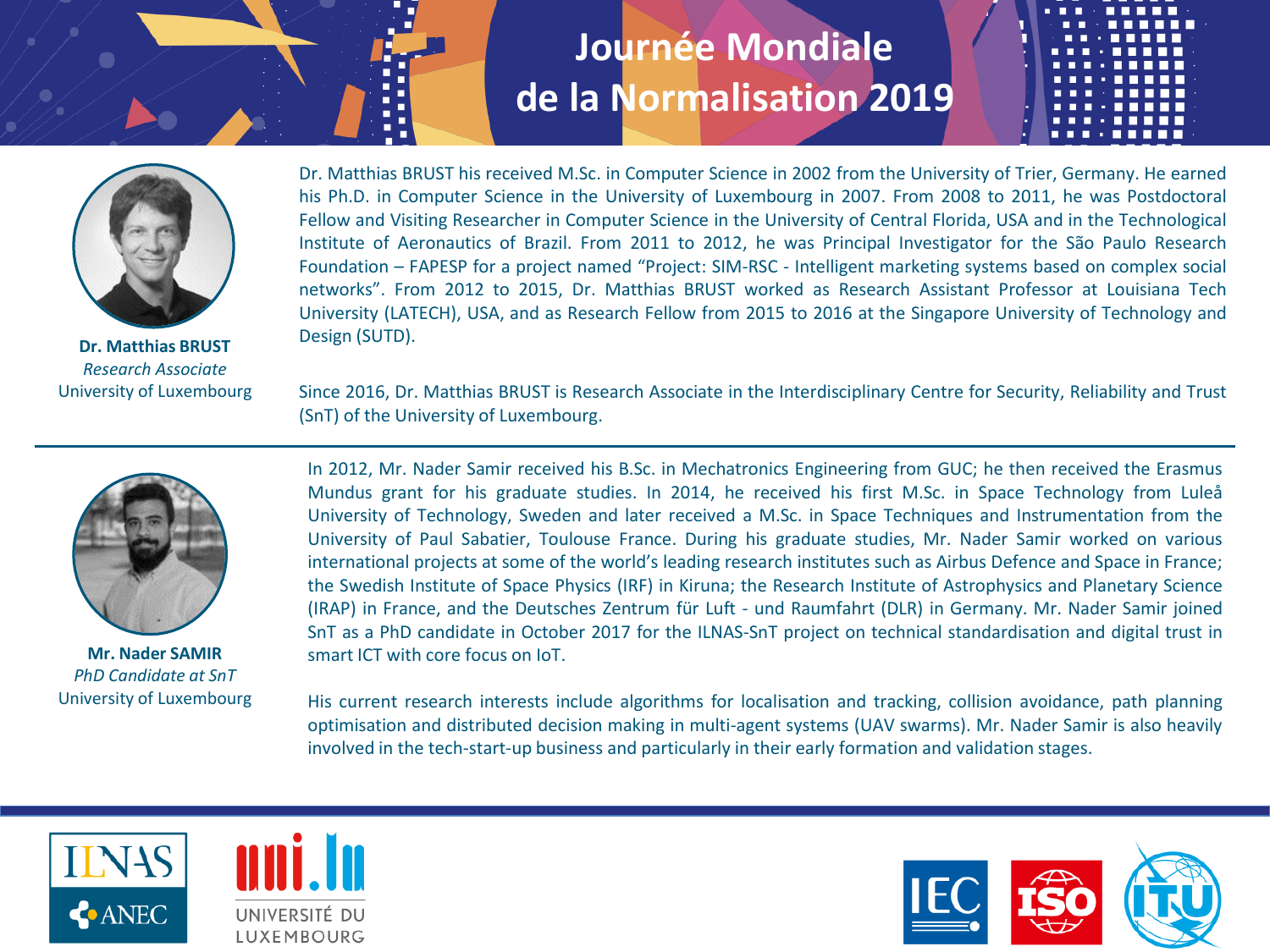

**Mr. Chao LIU** *PhD Candidate at SnT* University of Luxembourg

Mr. Chao LIU received his B.S. Degree in Optoelectronic Information Engineering from Huazhong University of Science and Technology and MSc Degree in Wireless Communications from Institut Supérieur d'Électronique de Paris in 2012 and 2014, respectively. His research experience is mainly for mobile communication network planning, network optimization, and technical consultation of digital communication transmission system.

Mr. Chao LIU joined SnT as a PhD Candidate on the ILNAS-SNT project in 2017 and his research interests include pricing strategy in cloud computing and standardisation. Mr. LIU is working under the supervision of Prof. Pascal Bouvry.



**Ms. Saharnaz E. DILMAGHANI** *PhD Candidate at SnT* University of Luxembourg

Ms. Saharnaz DILMAGHANI received her MSc. degree in Computer Engineering from Bilkent University, Turkey, in 2017. Her thesis was about data privacy of personal health records. Her research interests are Artificial Intelligence, Big Data, Privacy and Security.

Ms. DILMAGHANI has started her PhD in 2018 at the University of Luxembourg under the supervision of Dr. Matthias BRUST. The topic of her current research is focused on developing adaptive clustering algorithms considering data privacy and security.



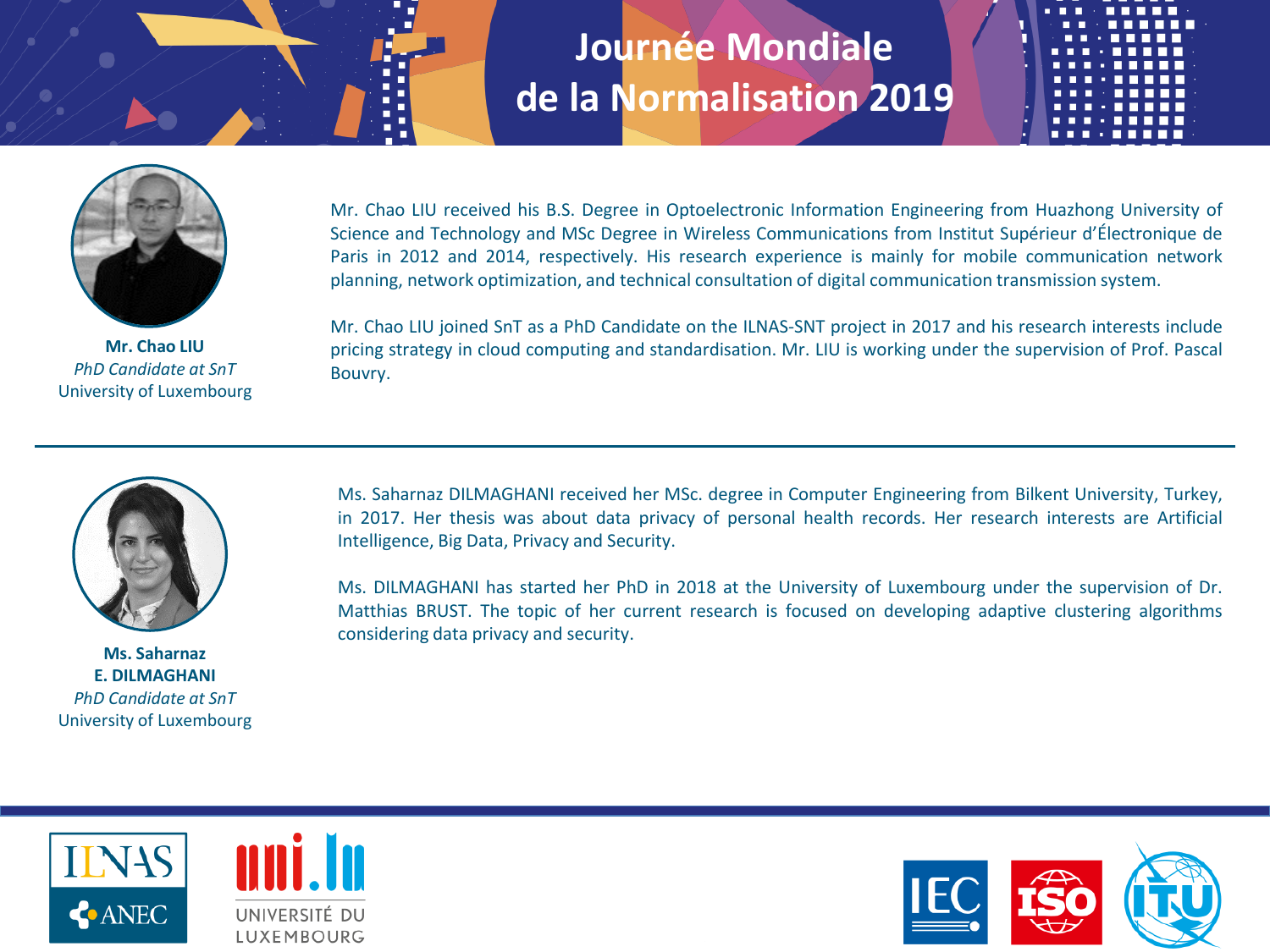

### **Training "Artificial Intelligence and technical standardization"**



#### ▪ **Objectives:**

The training aims to introduce the fundamental concepts of Artificial Intelligence (AI). It provides the historical context, explains the basics of technology and analyzes a selection of use cases. While discussing the challenges related to AI, you will gain insights on the relevant technical standardization activities and their role in improving the trustworthiness of the technology.

- **Learning outcomes and objectives**
- Be familiar with the historical context and the enabling technologies of AI
- Understand the basic AI techniques
- Be aware of the impact that AI could have on business and its related challenges
- Review the business problems through the prism of AI techniques
- Identify relevant developments in technical standardization

▪ **Program:**

1. Introduction to Artificial Intelligence

- Historical timeline
- Enabling technologies
- **Definitions**

#### 2. Market overview

- Economic potential of AI
- Case studies

#### 3. Technology overview

- Introduction to the main AI techniques
- Technical challenges
- Historical timeline
- Enabling technologies
- Definitions
- 4. Standardization in AI
- Overview of activities of ISO/IEC JTC 1/SC 42 Artificial Intelligence
- Other relevant standardization initiatives
- National standardization efforts: how to become a national delegate
- **Practical information:**

Audience: Beginners to mid-level IT knowledge Duration: 4 hours Language: English Date: 29.11.2019 Place: ILNAS premises Price: 250€ net VAT